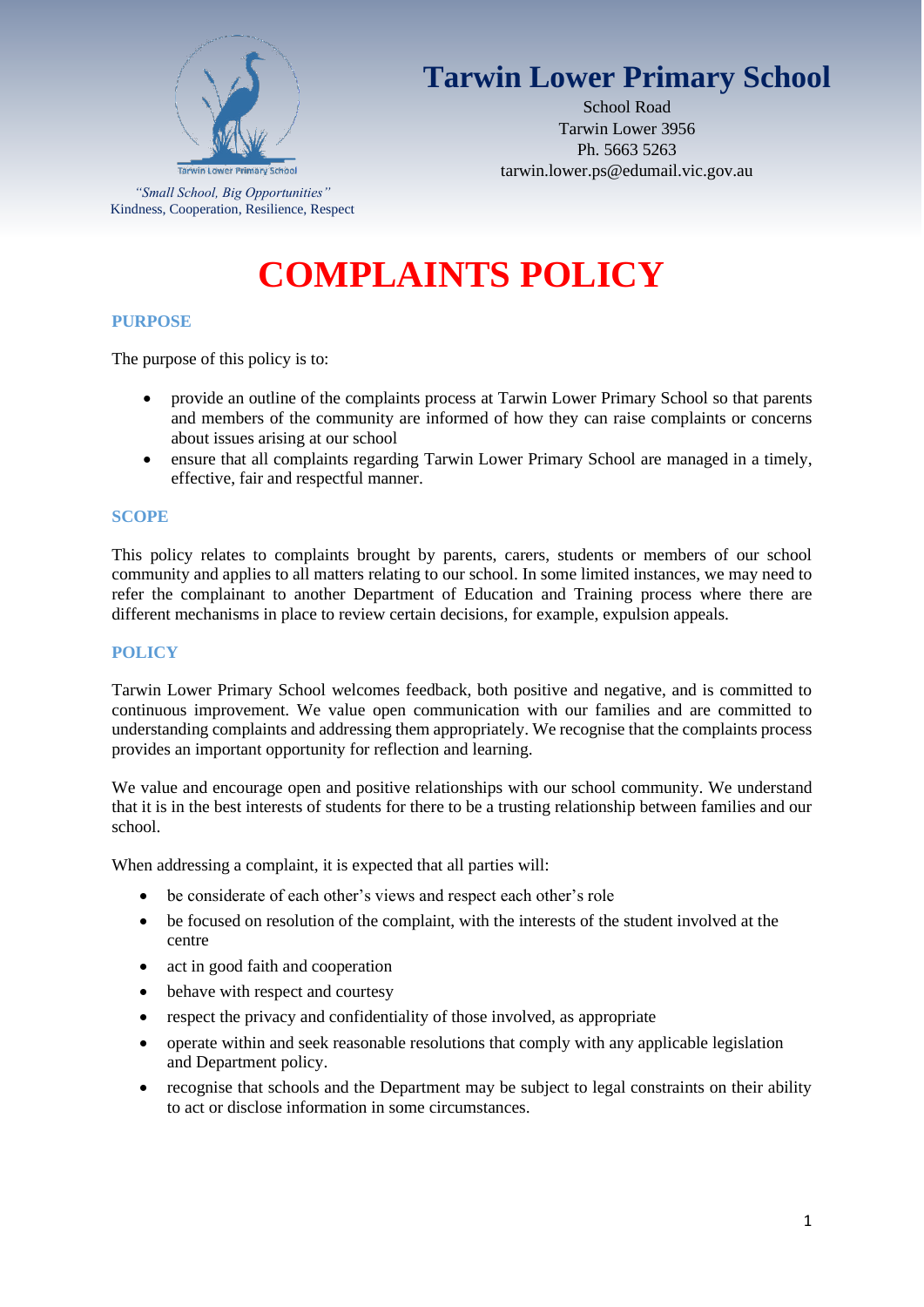# **Preparation for raising a concern or complaint**

Tarwin Lower Primary School encourages parents, carers or members of the community who may wish to submit a complaint to:

- carefully consider the issues you would like to discuss
- remember you may not have all the facts relating to the issues that you want to raise
- think about how the matter could be resolved
- be informed by checking the policies and guidelines set by the Department and Tarwin Lower Primary School (see "Further Information and Resources" section below).

#### **Support person**

You are welcome to have a support person to assist you in raising a complaint with our school. Please advise us if you wish to have a support person to assist you, and provide their name, contact details, and their relationship to you.

# **Complaints process**

Tarwin Lower Primary School is always happy to discuss with families and community members any concerns that they may have. Concerns in the first instance should be directed to your child's teacher or Principal. Where possible, school staff will work with you to ensure that your concerns are appropriately addressed.

Where concerns cannot be resolved in this way, parents or community members may wish to make a formal complaint to the Principal.

If you would like to make a formal complaint, in most cases, depending on the nature of the complaint raised, our school will first seek to understand the issues and will then convene a resolution meeting with the aim of resolving the complaint together. The following process will apply:

- **1. Complaint received:** Please either email, telephone or arrange a meeting through the office with the Principal, to outline your complaint so that we can fully understand what the issues are. We can discuss your complaint in a way that is convenient for you, whether in writing, in person or over the phone.
- **2. Information gathering:** Depending on the issues raised in the complaint, the Principal, or nominee may need to gather further information to properly understand the situation. This process may also involve speaking to others to obtain details about the situation or the concerns raised.
- **3. Response:** Where possible, a resolution meeting will be arranged with the Principal to discuss the complaint with the objective of reaching a resolution satisfactory to all parties. If after the resolution meeting we are unable to resolve the complaint together, we will work with you to produce a written summary of the complaint in the event you would like to take further action about it. In some circumstances, the Principal may determine that a resolution meeting would not appropriate. In this situation, a response to the complaint will be provided in writing.
- **4. Timelines:** Tarwin Lower Primary School will acknowledge receipt of your complaint as soon as possible (usually within two school days) and will seek to resolve complaints in a timely manner. Depending on the complexity of the complaint, Tarwin Lower Primary School may need some time to gather enough information to fully understand the circumstances of your complaint. We will endeavour to complete any necessary information gathering and hold a resolution meeting where appropriate within 10 working days of the complaint being raised. In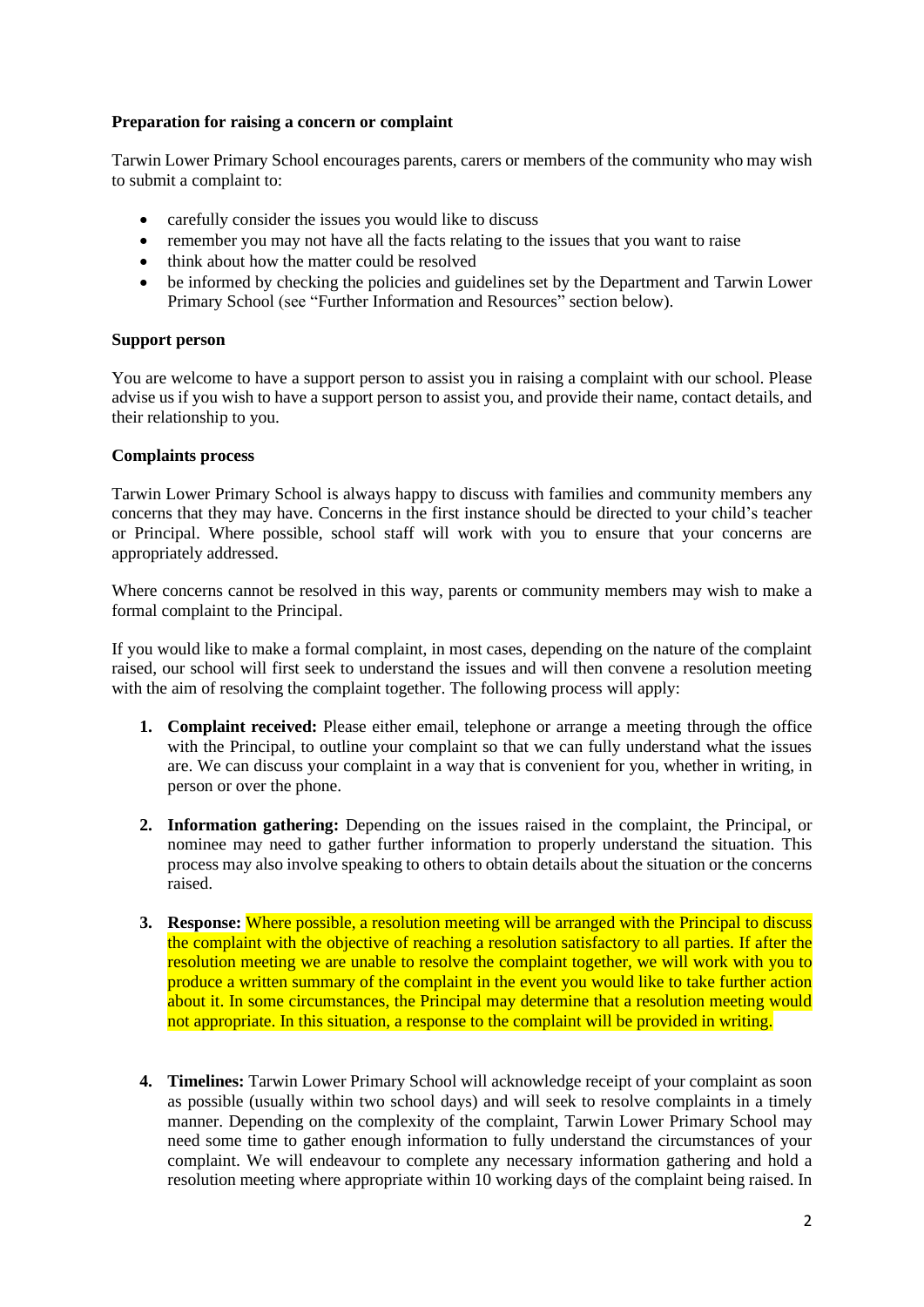situations where further time is required, Tarwin Lower Primary School will consult with you and discuss any interim solutions to the dispute that can be put in place.

Please note that unreasonable conduct (e.g. vexatious complaints) may need to be managed differently to the procedures in this policy.

#### **Resolution**

Where appropriate, Tarwin Lower Primary School may seek to resolve a complaint by:

- an apology or expression of regret
- a change of decision
- a change of policy, procedure or practice
- offering the opportunity for student counselling or other support
- other actions consistent with school values that are intended to support the student, parent and school relationship, engagement, and participation in the school community.

In some circumstances, Tarwin Lower Primary School may also ask you to attend a meeting with an independent third party, or participate in a mediation with an accredited mediator to assist in the resolution of the dispute.

#### **Escalation**

If you are not satisfied that your complaint has been resolved by the school, or if your complaint is about the Principal and you do not want to raise it directly with them, then the complaint should be referred to the Gippsland Region by contacting 1800 338 663

Tarwin Lower Primary School may also refer a complaint to the Gippsland Region if we believe that we have done all we can to address the complaint.

For more information about the Department's parent complaints process, including the role of the Regional Office, please see: [Raise a complaint or concern about your school.](https://www.vic.gov.au/raise-complaint-or-concern-about-your-school#speaking-to-your-school)

#### **COMMUNICATION**

This policy will be communicated to our school community in the following ways

- Available publicly on school website
- Annual reference in school newsletter
- Hard copy available from school administration upon request

#### **FURTHER INFORMATION AND RESOURCES**

The Department's Policy and Advisory Library (PAL):

• [Complaints -](https://www2.education.vic.gov.au/pal/complaints/policy) Parents

The Department's parents website:

• Raise a complaint [or concern about your school](https://www.education.vic.gov.au/parents/going-to-school/Pages/school-complaints.aspx#policy)